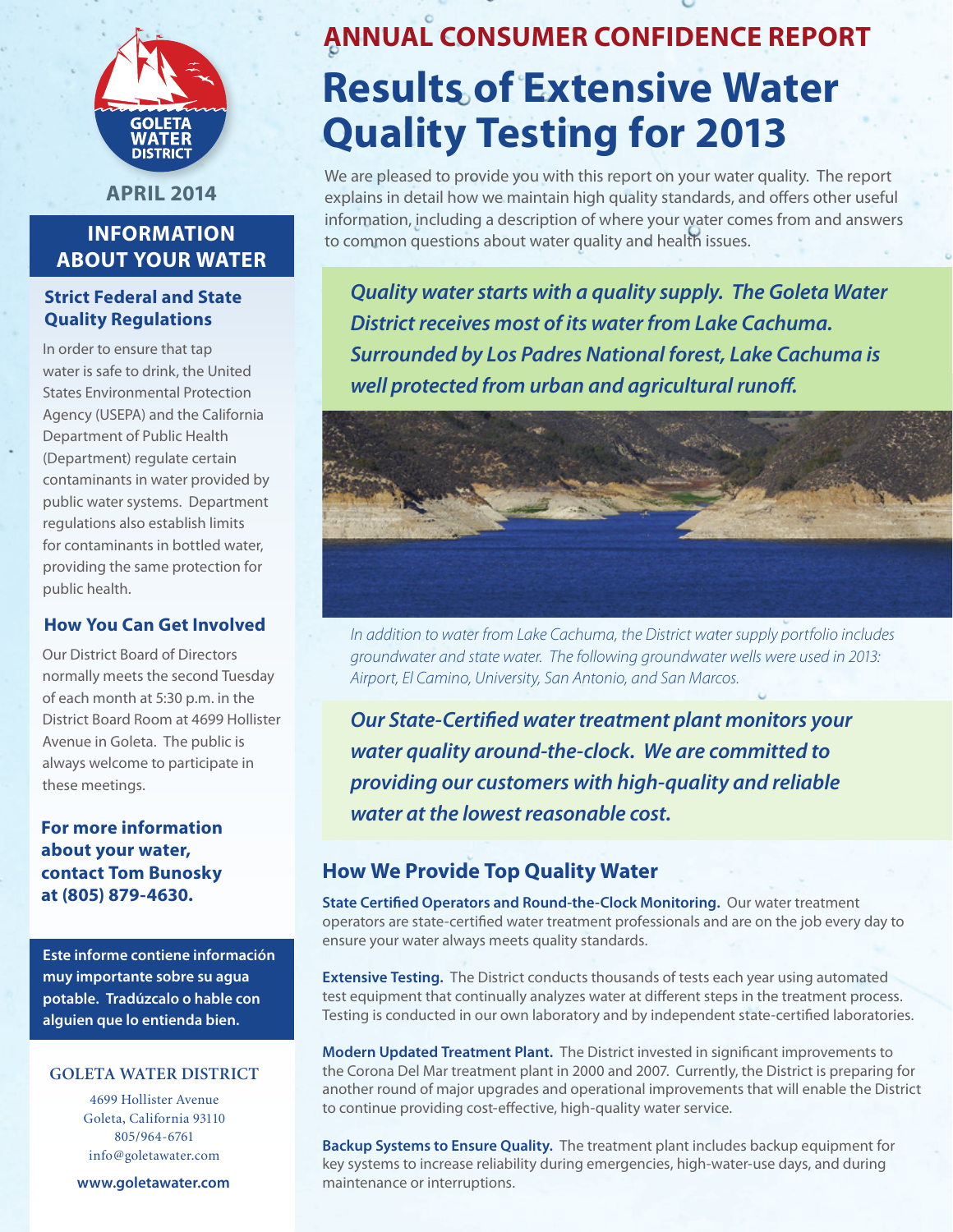*The District water quality testing is extremely accurate. Depending on the substance, we can detect to the equivalent of one hundredth of a part in a billion parts of water. This is the equivalent to finding one drop of a substance in 1,300,000 gallons of water.*

## **Results of the 2013 Drinking Water Quality Tests**

The tables on the right list drinking water contaminants and other substances detected during 2013. The District also tested for many additional substances that were not detected, and therefore are not listed in this report. The presence of contaminants in the water does not necessarily indicate that the water poses a health risk. Unless otherwise noted, the data is for testing done January 1 - December 31, 2013. The test results show that your water met or exceeded all State and Federal water quality standards.

# **Definitions Used in the Chart**

**Maximum Contaminant Level (MCL):** The highest level of a contaminant that is allowed in drinking water. Primary MCLs are set as close to the PHGs (or MCLGs) as is economically and technologically feasible. Secondary MCLs are set to protect the odor, taste, and appearance of drinking water.

**Maximum Contaminant Level Goal (MCLG):** The level of a contaminant in drinking water below which there is no known or expected risk to health. MCLGs are set by the U.S. Environmental Protection Agency.

**Public Health Goal (PHG):** The level of a contaminant in drinking water below which there is no known or expected risk to health. PHGs are set by the California Environmental Protection Agency.

**Maximum Residual Disinfectant Level (MRDL):** The highest level of a disinfectant allowed in drinking water. There is convincing evidence that addition of a disinfectant is necessary for control of microbial contaminants.

**Maximum Residual Disinfectant Level Goal (MRDLG):** The level of a drinking water disinfectant below which there is no known or expected risk to health. MRDLGs do not reflect the benefits of the use of disinfectants to control microbial contaminants.

**Primary Drinking Water Standard (PDWS):** MCLs and MRDLs for contaminants that affect health along with their monitoring and reporting requirements, and water treatment requirements.

**Treatment Technique (TT):** A required process intended to reduce the level of a contaminant in drinking water.

**Regulatory Action Level (RAL):** The concentration of a contaminant which, if exceeded, triggers treatment or other requirements which a water system must follow.

**N/A:** Not applicable.

**ND:** Not detected at testing limit.

**ppb:** Parts per billion or micrograms per liter.

**ppm:** Parts per million or milligrams per liter.

**pCi/l:** Picocuries per liter (a measure of radiation).

**μmhos/cm:** Micromhos per centimeter (an indicator of dissolved minerals in the water).

**NTU:** Nephelometric turbidity units.

**Variances and Exemptions:** State or EPA permission not to meet an MCL or a treatment technique under certain conditions.

# **Footnotes to the Chart**

(1) If present, elevated levels of lead can cause serious health problems, especially for pregnant women and young children. Lead in drinking water is primarily from materials and components associated with service lines and home plumbing. Goleta Water District is responsible for providing high quality drinking water, but cannot control the variety of materials used in plumbing components. When your water has been sitting for several hours, you can minimize the potential for lead exposure by flushing your tap for 30 seconds to 2 minutes before using water for drinking or cooking. If you are concerned about lead in your water, you may wish to have your water tested. Information on lead in drinking water, testing methods, and steps you can take to minimize exposure is available from the Safe Drinking Water Hotline or at http://www.epa.gov/safewater/lead.

(2) Turbidity is a measure of the cloudiness of the water. We monitor it because it is a good indicator of the effectiveness of our filtration system.

(3) Turbidity of the filtered water must: 1) Be less than or equal to 0.3 NTU in 95% of measurements in a month; 2) Not exceed 1.0 NTU.

(4) Conventional surface water treatment plants must remove a certain percentage of the TOC in their raw intake water using a specialized enhanced coagulation treatment technique. The percentage removal required depends on raw water quality characteristics. For the Goleta Water District Corona del Mar Water Treatment Plant's raw water source, the required percentage was 15%. Due to the nature of Corona del Mar Water Treatment Plant's raw water, the water is non-amenable to removal of TOC via enhanced coagulation. Goleta Water District has a permitted waiver from this treatment requirement from the California Department of Public Health.

(5) Radon is a radioactive gas that you cannot see, taste, or smell. It is found throughout the U.S. Radon can move up through the ground and into a home through cracks and holes in the foundation. Radon can build up to high levels in all types of homes. Radon can also get into indoor air when released from tap water from showering, washing dishes, and other household activities. Compared to radon entering the home through soil, radon entering the home through tap water will in most cases be a small source of radon in indoor air. Radon is a known human carcinogen. Breathing air containing radon can lead to lung cancer. Drinking water containing radon may also cause increased risk of stomach cancer. If you are concerned about radon in your home, test the air in your home. Testing is inexpensive and easy. You should pursue radon removal for your home if the level of radon in your air is 4 picocuries per liter of air (pCi/L) or higher. There are simple ways to fix a radon problem that are not too costly. For additional information, call your State radon program (1-800-745-7236), the EPA Safe Drinking Water Act Hotline (1-800-426-4791), or the National Safety Council Radon Hotline (1-800-SOS-RADON).

NOTE: The State allows us to monitor for some contaminants less than once per year because the concentrations of these contaminants do not change frequently. Some of our data, though representative, are more than one year old. All of the surface water data presented in the tables are from samples taken in 2013, except for the following: The lead and copper data is from 2012. The radiological data is from 2011. The radon data is from 2006. All of the groundwater data presented in the tables are from samples taken in 2013, except for the following: The aluminum data is from 2011 and 2013. The arsenic data is from 2011 and 2013. The fluoride data is from 2011 and 2013. The chloride data is from 2011 and 2013. The sulfate data is from 2011 and 2013. The alkalinity data is from 2011 and 2013. The bicarbonate data is from 2011 and 2013. The calcium data is from 2011 and 2013. The hardness data is from 2011 and 2013. The magnesium data is from 2011 and 2013. The potassium data is from 2011 and 2013. The radon data is from 2003. The sodium data is from 2011 and 2013.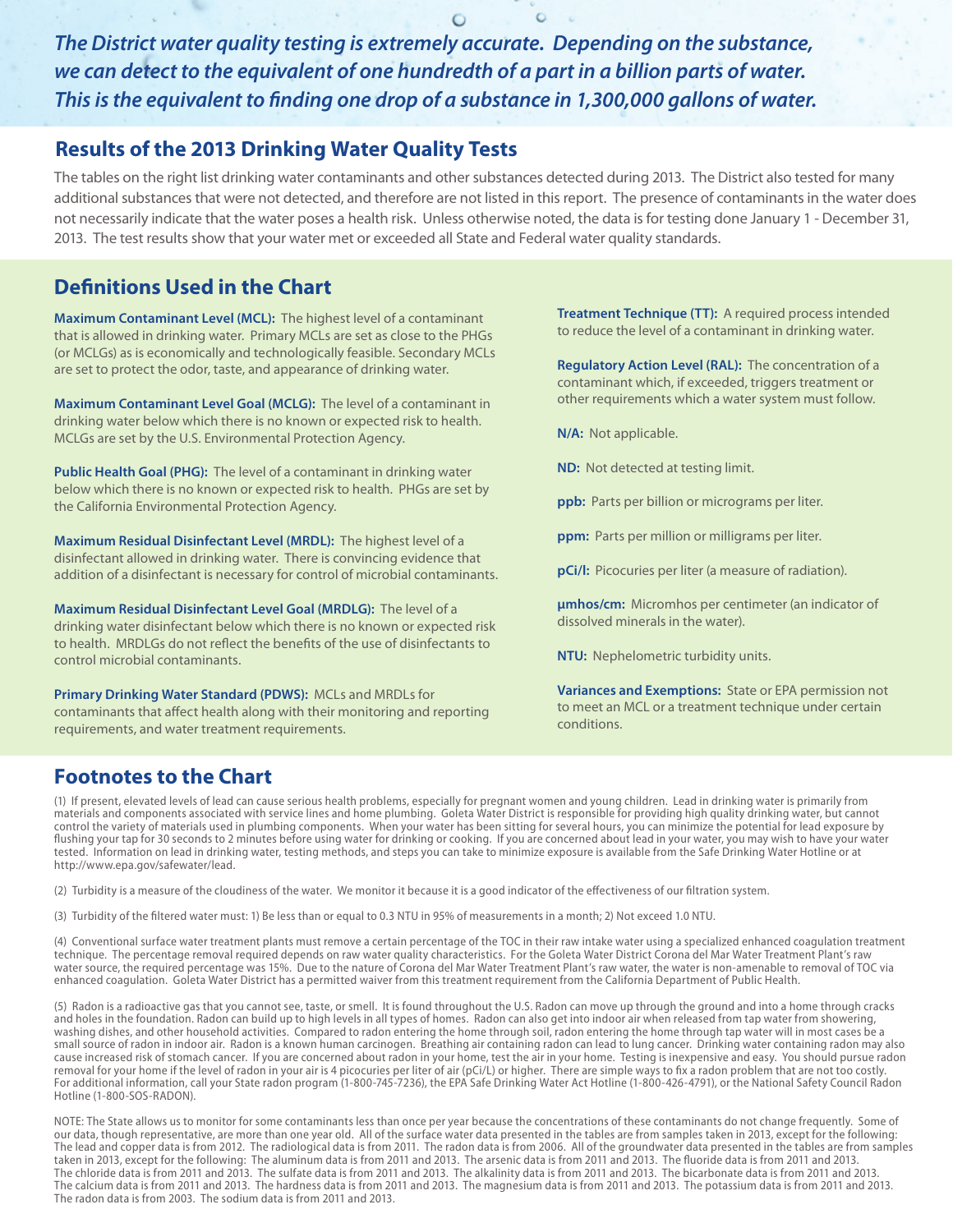| <b>REGULATED CONTAMINANTS WITH PRIMARY MCLS</b> |            |            |                                        |                               |                                   |                      |                                                                                                                   |
|-------------------------------------------------|------------|------------|----------------------------------------|-------------------------------|-----------------------------------|----------------------|-------------------------------------------------------------------------------------------------------------------|
| <b>INORGANIC</b>                                | <b>MCL</b> | PHG (MCLG) | <b>Surface Water</b><br>Average        | <b>Surface Water</b><br>Range | Groundwater<br>Average            | Groundwater<br>Range | <b>Typical Source of Contaminant</b>                                                                              |
| Aluminum (ppm)                                  |            | 0.6        | 0.085                                  | $0.03 - 0.190$                | <b>ND</b>                         | ND-0.042             | Erosion of natural deposits; residue from some<br>surface water treatment processes                               |
| Arsenic (ppb)                                   | 10         | 0.004      | <b>ND</b>                              | N/A                           | <b>ND</b><br>$ND-1.1$             |                      | Erosion of natural deposits; runoff from<br>orchards; glass and electronics production                            |
| Fluoride (ppm)                                  | 2.0        |            | 0.47                                   | $0.37 - 0.64$                 | 0.35                              | $0.27 - 0.40$        | Erosion of natural deposits                                                                                       |
| Nitrate as NO3 (ppm)                            | 45         | 45         | <b>ND</b>                              | N/A                           | <b>ND</b>                         | ND-ND                | Runoff and leaching from fertilizer use;<br>leaching from septic tanks and sewage;<br>erosion of natural deposits |
|                                                 |            |            |                                        |                               |                                   |                      |                                                                                                                   |
|                                                 |            |            |                                        |                               |                                   |                      |                                                                                                                   |
| <b>RADIOLOGICAL</b>                             | <b>MCL</b> | PHG (MCLG) | <b>Surface Water</b><br>Average        | <b>Surface Water</b><br>Range | Groundwater<br>Average            | Groundwater<br>Range | <b>Typical Source of Contaminant</b>                                                                              |
| Gross Alpha particle activities (pCi/l)         | 15         | (0)        | <b>ND</b>                              | N/A                           | <b>ND</b>                         | <b>ND-5.08</b>       | Erosion of natural deposits                                                                                       |
| Radium 228 (pCi/l)                              | 5          | 0.019      | <b>ND</b>                              | N/A                           | <b>ND</b>                         | ND-ND                | Erosion of natural deposits                                                                                       |
| Uranium (pCi/l)                                 | 20         | 0.43       | 1.5                                    | N/A                           | 1.5                               | $ND-5.3$             | Erosion of natural deposits                                                                                       |
|                                                 |            |            |                                        |                               |                                   |                      |                                                                                                                   |
| <b>LEAD AND COPPER RULE</b>                     | <b>MCL</b> | PHG (MCLG) | <b>90th Percentile</b><br><b>Value</b> | # of Sample<br><b>Sites</b>   | # of Sites Exceeding Action Level |                      | <b>Typical Source of Contaminant</b>                                                                              |
| Copper (ppm)                                    | $AL = 1.3$ | 0.3        | 0.60                                   | 34                            |                                   | $\Omega$             | Internal corrosion of household plumbing                                                                          |

| <b>MICROBIOLOGICAL</b>               | <b>MC</b>      | <b>PHG (MCLG)</b> | <b>Highest Single Measurement</b> | <b>Lowest Percentage of</b><br><b>Samples Meeting TT</b> | <b>Typical Source of Contaminant</b> |
|--------------------------------------|----------------|-------------------|-----------------------------------|----------------------------------------------------------|--------------------------------------|
| $\vert$ Turbidity <sup>2</sup> (NTU) | <b>Service</b> | N/A               | 0.093                             | 100%                                                     | Soil runoff                          |

| <b>DISINFECTION BYPRODUCTS (DBP),</b><br><b>DISINFECTION RESIDUALS, AND</b><br><b>DISINFECTION BYPRODUCT PRECURSORS</b> | MCL or<br><b>IMRDLG1</b> | PHG (MCLG) or<br>[MRDLG] | <b>System Average</b> | <b>System Range</b> | <b>Typical Source of Contaminant</b>            |
|-------------------------------------------------------------------------------------------------------------------------|--------------------------|--------------------------|-----------------------|---------------------|-------------------------------------------------|
| TTHMs [Total Trihalomethanes] (ppb)                                                                                     | 80                       | N/A                      | 56.0                  | 34.0-64.0           | Byproduct of drinking water disinfection        |
| Haloacetic Acids (ppb)                                                                                                  | 60                       | N/A                      | 23.5                  | $11.0 - 26.0$       | Byproduct of drinking water disinfection        |
| Chlorine (ppm)                                                                                                          | $[MRDL = 4.0$ (as CL)    | $[MRDLG = 4.0$ (as Cl.)  | 1.13                  | $0.29 - 2.07$       | Drinking water disinfectant added for treatment |
| Control of DBP precursors (TOC in ppm)                                                                                  | TT <sup>4</sup>          | N/A                      | 2.9                   | $2.5 - 3.3$         | Various natural and man-made sources            |

#### **Regulated Contaminants with Secondary MCLS**

| <b>CONSTITUENT</b>              | <b>Secondary</b><br><b>MCL</b> | <b>Surface Water</b><br>Average | <b>Surface Water</b><br>Range | Groundwater<br>Average | Groundwater<br>Range | <b>Typical Source of Contaminant</b>                      |
|---------------------------------|--------------------------------|---------------------------------|-------------------------------|------------------------|----------------------|-----------------------------------------------------------|
| Chloride (ppm)                  | 500                            | 21                              | $20 - 22$                     | 58                     | $16 - 72$            | Runoff/leaching from natural deposits; seawater influence |
| Color (units)                   | 15                             | <b>ND</b>                       | <b>ND-7.5</b>                 | <b>ND</b>              | ND-7.5               | Naturally occurring organic materials                     |
| Iron (ppb)                      | 300                            | <b>ND</b>                       | N/A                           | 23                     | ND-620               | Leaching from natural deposits; industrial wastes         |
| Manganese (ppb)                 | 50                             | <b>ND</b>                       | N/A                           |                        | <b>ND-98</b>         | Leaching from natural deposits                            |
| Odor-Threshold (units)          |                                |                                 | $1 - 3$                       |                        | $1 - 2$              | Naturally occurring organic materials                     |
| Specific Conductance (umhos/cm) | 1600                           | 961                             | 824-1313                      | 1204                   | 1002-1407            | Substances that form ions when in water                   |
| Sulfate (ppm)                   | 500                            | 280                             | N/A                           | 257                    | 230-260              | Runoff/leaching from natural deposits                     |
| Total Dissolved Solids (ppm)    | 1000                           | 589                             | 557-620                       | 845                    | 700-920              | Runoff/leaching from natural deposits                     |
| Turbidity (NTU)                 |                                | 0.119                           | 0.044-0.938                   | 0.133                  | $0.012 - 1.48$       | Soil runoff                                               |

|                            |                                 | <b>OTHER CONSTITUENTS</b>     |                               |                      |  |  |  |
|----------------------------|---------------------------------|-------------------------------|-------------------------------|----------------------|--|--|--|
| <b>CONSTITUENT</b>         | <b>Surface Water</b><br>Average | <b>Surface Water</b><br>Range | Groundwater<br><b>Average</b> | Groundwater<br>Range |  |  |  |
| Alkalinity (ppm as CaCO.)  | 164                             | 151-182                       | 303                           | 180-350              |  |  |  |
| Bicarbonate (ppm)          | 190                             | N/A                           | 372                           | $220 - 420$          |  |  |  |
| Calcium (ppm)              | 72                              | N/A                           | 133                           | $90 - 150$           |  |  |  |
| Hardness (ppm as CaCO.)    | 364                             | 340-384                       | 498                           | 390-560              |  |  |  |
| Magnesium (ppm)            | 46                              | N/A                           | 40                            | $34 - 44$            |  |  |  |
| pH (units)                 | 7.35                            | $6.93 - 8.00$                 | 7.13                          | 6.91-7.43            |  |  |  |
| Potassium (ppm)            | 3.8                             | N/A                           | 3.9                           | $2.3 - 4.8$          |  |  |  |
| Radon <sup>5</sup> (pCi/l) | <b>ND</b>                       | N/A                           | 360                           | 160-600              |  |  |  |
| Sodium (PPM)               | 55                              | N/A                           | 85                            | 42-110               |  |  |  |

#### **Variance:** Goleta Water District (District) serves unfiltered Lake Cachuma water to 33 connections on the Goleta West Conduit. The water receives chlorination treatment but does not comply with the Surface Water Treatment Rule (SWTR). The State Department of Public Health allows the District to provide bottled water to these customers for drinking and cooking. The District notifies these consumers quarterly that the water delivered is not in compliance with SWTR and should not be consumed.